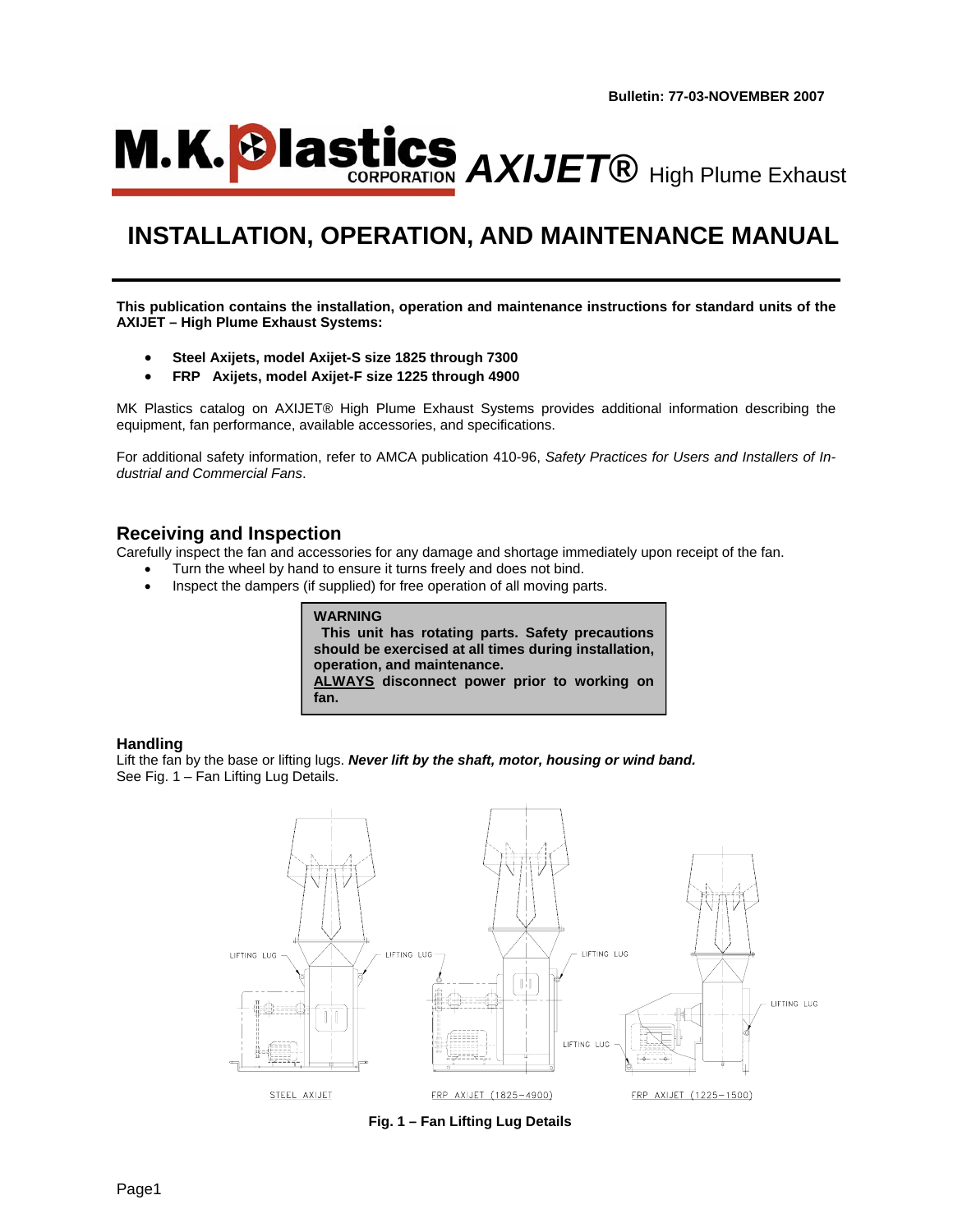Similar handling precautions must be used for the inlet plenum. *Never lift from the access door handle, outlet drain, and any dampers that might be attached*. Use rigging straps wrapped around the plenum from top to bottom if necessary; larger size plenums will be supplied with lifting lugs or ready to be assembled on the job site. See Fig. 2 – Plenum Lifting Lugs.



**Fig. 2 – Plenum Lifting Lugs**

#### **Storage**

If the fan is stored for any length of time prior to installation, coat the bearings with grease or moisture inhibiting oil (refer to Lubricants on page 11). Rotate the wheel several revolutions every three to five days to keep a coating of grease on all internal bearing parts.

#### **Outdoor Storage**

To maintain good working condition of the fan when it is stored outdoors, follow the additional instructions below.

- 1. Cover the inlet and outlet to prevent the accumulation of dirt and moisture in the housing.
- 2. Periodically rotate the wheel and operate dampers (if supplied).
- 3. Periodically inspect the unit to prevent damaging conditions.

#### **Personal Safety Disconnect switches are recommended. Place the disconnect switch near the fan in order that the power can be swiftly cut off in case of an emergency, and in order that maintenance personnel are provided complete control of the power source.**

### **Installation**

#### **Mounting Instructions**

MK Plastics can supply Axijet fans with two types of equipment supports (depending upon the application).

- Standard fan rails and plenum curb.
- Combined fan and plenum equipment support

For both types of equipment support, follow the instructions on the next few pages on how to mount the fans.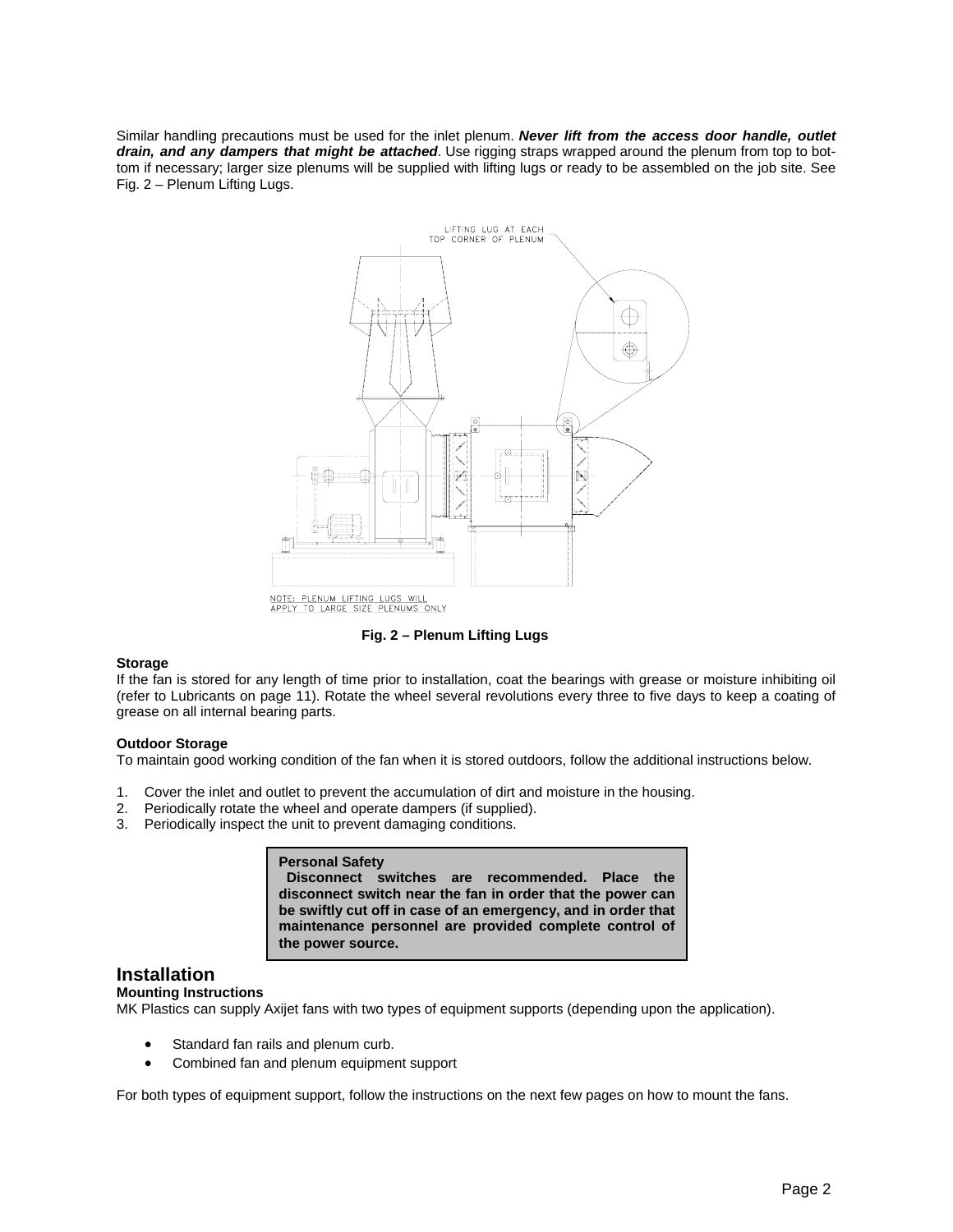# **Axijet Standard Curb/Fan Rail Assembly**



Refer to Fig. 3 & Fig. 4 for the following instruction.

- 1. Mount the isolators on the Axijet fan isolation support bracket (this bracket is only available on steel Axijet fans, on FRP Axijets the isolators will be mounted onto isolator holes on the underside of the fan stand).
- 2. Place the fan isolator assembly on the fan rails section. The centerline of the fan's isolation rails should line up with the centerline of the 8" wide fan rails – (see Fig No.4). Please refer to the 'Equipment Support Detail' drawing that is part of the submittal for further details.
- 3. Place the plenum on top of the plenum curb.
- 4. Line up the fan inlet with the isolation damper inlet transition, (round collar/sleeve), which is attached to the plenum.
- 5. Adjust and set the vibration isolators to correct operational height (for further details, see spring vibration isolator assembly instructions – page 6).
- 6. Once the fan inlet sleeve and isolation damper sleeve are aligned, (there should be about a 4" gap between the two sleeves), attach the PVC flexible connector. The flexible connector, when attached, should have some slight slack to it. A set of stainless steel adjustable straps are included with the connector for attaching to both sleeves.
- 7. When the vibration isolators are in the correct location, drill 5/16" dia. pilot holes through the anchorage slot holes of the isolators to about 1" depth.
- 8. To prevent water penetration, fill in the entire pilot hole with a waterproof, external grade silicone caulk.
- 9. Secure the isolators down with 2" long by 1/2" dia. self-tapping steel lag screws. Some of the caulking will be forced out of the hole to form a barrier around the fixing.
- 10. Finally, caulk all around the base of the isolators to form a complete watertight seal.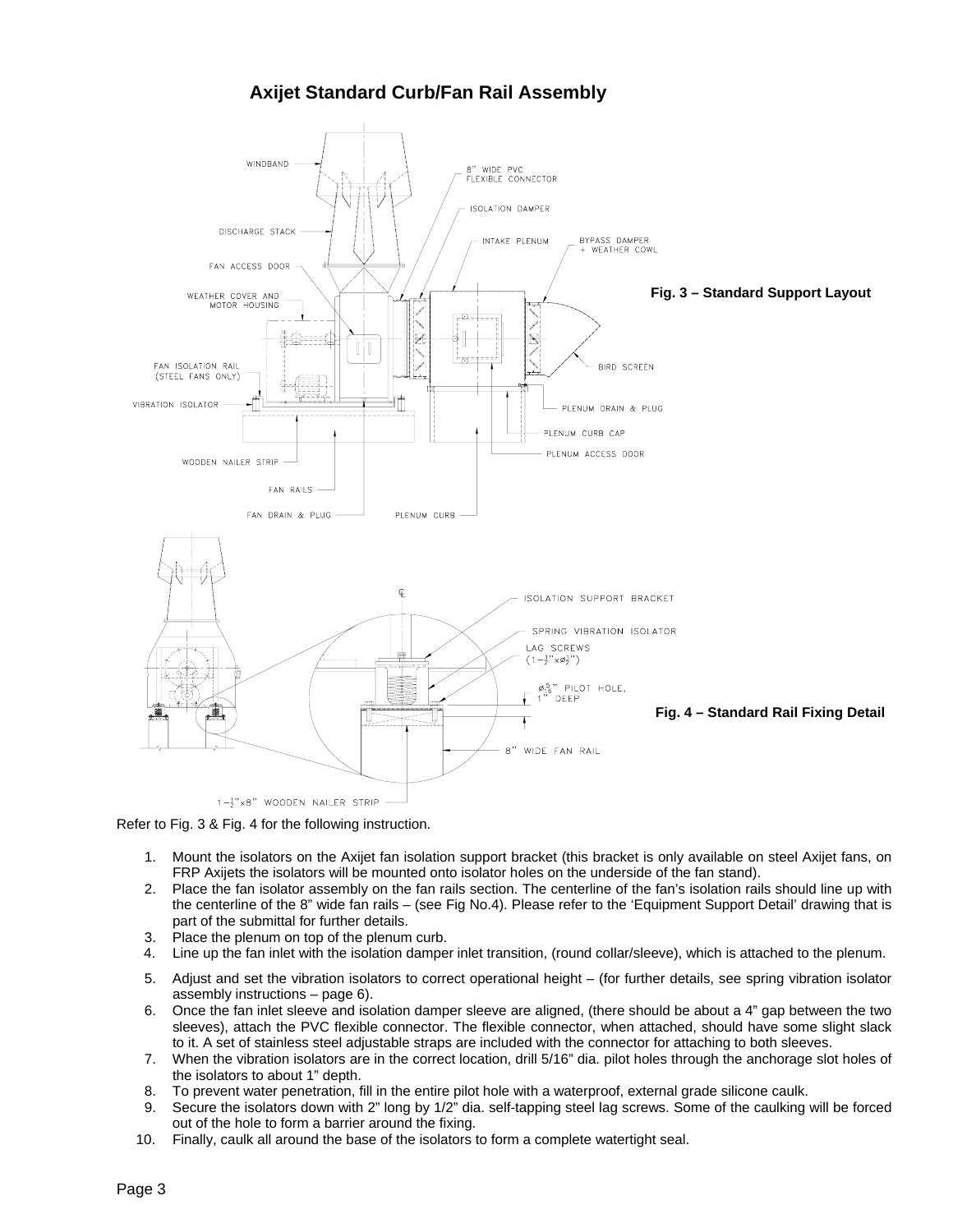# **Axijet Combined Fan and Plenum Equipment Support Assembly**



Refer to Fig. 5 & Fig. 6 for the following instruction.

- 1. Mount the isolators on the Axijet fan isolation support bracket (this bracket is only available on steel Axijet fans, on FRP Axijets the isolators will be mounted onto isolator holes on the underside of the fan stand).
- 2. Place the fan isolator assembly on the fan support section of the fan/plenum curb assembly. The centerline of the fan's isolation rails should line up with the centerline of the 8" wide internal fan supports – (see Fig No. 6). Please refer to the 'Combined Fan/Support Detail' drawing that is part of the submittal for further details.
- 3. Place the plenum on top of the curb section of the fan/plenum curb assembly.
- 4. Line up the fan inlet with the isolation damper inlet transition, (round collar/sleeve), which is attached to the plenum.
- 5. Adjust and set the vibration isolator to correct operational height (for further details, see spring vibration isolator assembly instructions – page 6).
- 6. Once the fan inlet sleeve and isolation damper sleeve are aligned, (there should be about a 4" gap between the two sleeves), attach the PVC flexible connector. The flexible connector, when attached, should have some slight slack to it. A set of stainless steel adjustable straps are included with the connector for attaching to both sleeves.
- 7. When the vibration isolators are in the correct location, drill 5/16" dia. pilot holes through the anchorage slot holes of the isolators to about 1/1/2" depth.
- 8. To prevent water penetration, fill in the entire pilot hole with a waterproof, external grade silicone caulk.
- 9. Secure the isolators down with 2-1/2" long by 1/2" dia. self-tapping steel lag screws. Some of the caulking will be forced out of the hole to form a barrier around the fixing.
- 10. Finally, caulk all around the base of the isolators to form a complete watertight seal.

*Note: In certain applications where seismic activity is a concern, special seismic equipment supports can be supplied, in this case it is recommended that 'toggle-bolts' be used instead of lag screws for securing the fan onto the rails.*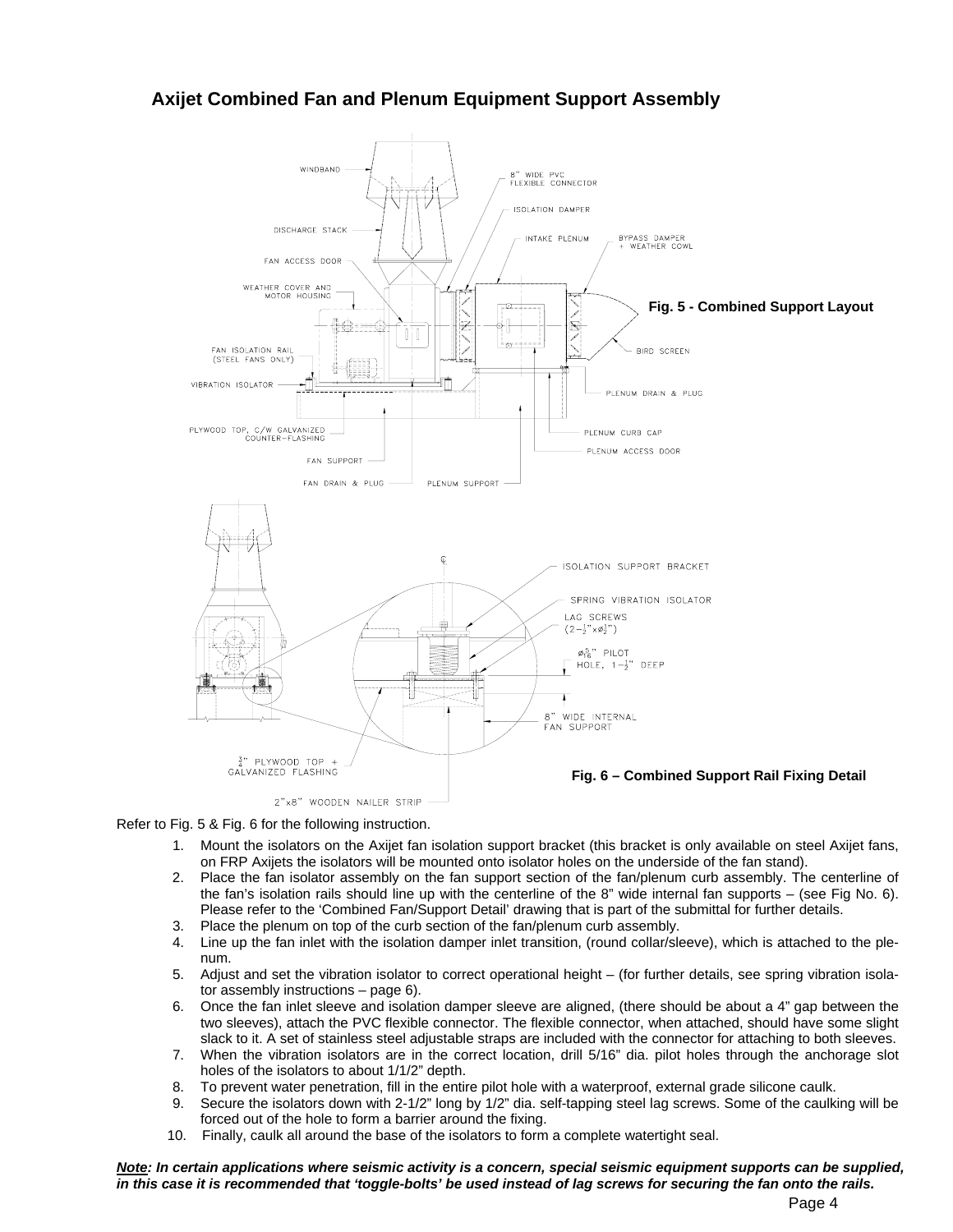# **Floor Mounted Vibration Isolators**

.

To prevent vibration and noise from being transferred to the building, vibration isolators are recommended. Isolators should be located between the fan and the rails. MK Plastics supplies two main types of isolators for Axijet fans:

- Floor Mounted Spring Isolators (steel & FRP Axijets)
- Floor Mounted Rubber-In-Shear Isolators (FRP Axijets)

In applications where seismic isolators are required, contact MK Plastics directly for further details



**Fig. 7 – Floor Mounted Vibration Isolators – (Typical)**

#### **Floor Mounted Rubber-In-Shear Isolators**

- 1. Mount fan on rail supports (if supplied).
- 2. Elevate fan to provide room to insert isolators between the fan base and supports and block in position.
- 3. Position isolators under fan and secure bolts.
- 4. Remove blocks and allow fan to rest on the isolators. Isolators must be installed on a level surface (leveling should not be required).
- 5. Secure isolators to mounting surface.

#### **Floor Mounted Spring Vibration Isolators (Refer to Fig. 8)**



- 1. Locate the isolators in their proper position under the fan. The equipment support should be flat and level. Shims, if
- required, should be full size.
- 2. Before the isolators are adjusted, the weight of the fan will cause the top plate to come to rest on the housing. The isolators should be adjusted to provide a minimum clearance of ¼" between the top plate and the housing.
- 3. Install the adjusting and leveling bolts through the equipment mounting holes until the bolt comes into contact with the spring cup. Back off the lock nut and compress the springs by turning the adjusting bolt clockwise. Start at one isolator and make four turns on the adjusting bolt, move to the next isolator and make four turns, etc., until all isolators have been adjusted four turns. Repeat this procedure until a ¼" clearance is obtained between top plate and housing.
- 4. Check the level of the fan. The fan may now be leveled by making small adjustments of individual isolators at the high and low points. The sleeves of the fan and isolation damper should be in line.
- 5. After the fan is level, visually check each isolator to make sure spring coils are not closed solid and there is sufficient clearance between the top plate and housing.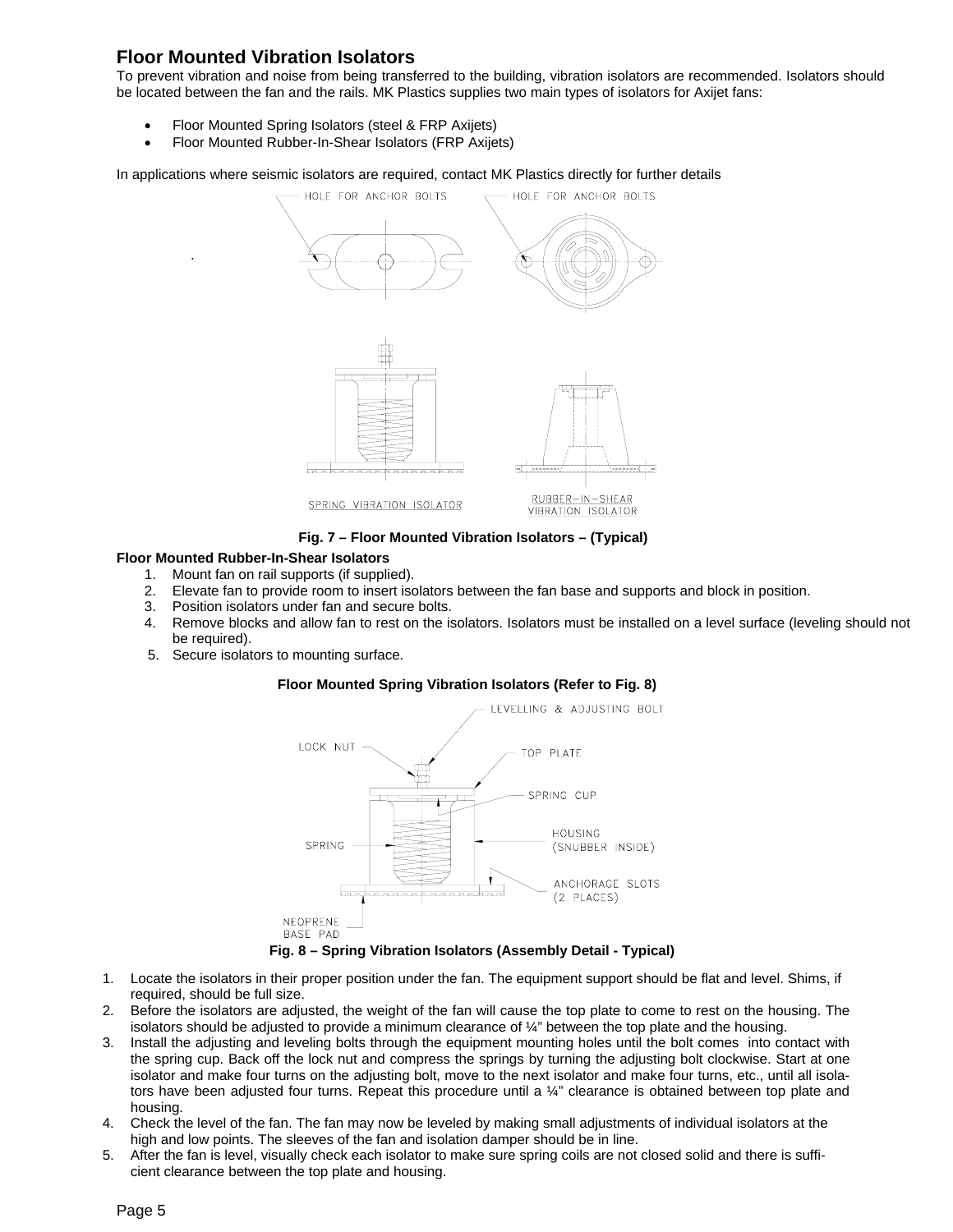# **Drains**

Axijet fans and bypass air plenums are provided with integral drains. These drains are plugged at the factory prior to shipment. Properly designed systems operating under normal conditions should experience no problems with entrained moisture or condensation. The Axijet system should not be operated with these connections open to the atmosphere.

Unique design practices, facility policy, or a specific application may require that these drains have the addition of a manual valve or automatic drain trap.

In all situations, it is important to be aware of local piping codes and the fact that condensation from laboratory or process exhausts can be hazardous and corrosive, paying special attention to the building roofing and drainage system.

### **Stack**

Place the stack and the gasketing provided in the position as shown in the submittal layout drawings. *Never lift the stacks by the wind band vanes as this could cause damage*. Secure the stack onto the fan discharge flange with the appropriate bolts and washers provided.

### **Inlet Plenum**

Check the roof curb dimensions and position relative to the fan. Compare the values with those marked on MK Plastics Certified drawings. The plenum shall be attached to the curb by means of ¼" lag screws or bolts. Heavier fasteners may be required by code in your area.

Check the position of the backdraft (isolation) and bypass dampers. Refer to MK Plastics Certified drawings for damper positions

### **Duct Installation**

Efficient fan performance relies on the proper installation of inlet ducts (where factory inlet plenums are not provided). For duct inlets, allow at least 3 fan wheel diameters between duct turns or elbows and the fan inlet. See Fig. 9 below.



#### **Wheel-to-Inlet Overlap**

#### **Fig. 9 – Inlet Duct Turns**

The correct wheel-to-inlet overlap is critical to proper fan performance. This overlap should be verified before initial start-up since rough handling during shipment could cause a shift in fan components. Refer to Fig. 10 - Wheel/Inlet Overlap for details.



Fan | Overlap Size **FRP Axijets** Steel Axijets 1225 9/16" 1500 11/16" 1825 3/4" 5/8" 2450 1-1/32" 3000 1-5/16" 3650 1-1/2" 3/4" 4025 1-21/32" 4450 1-13/16" 4900 2" 5425 6000 **1-1/4"** 1-1/4" 6600 7300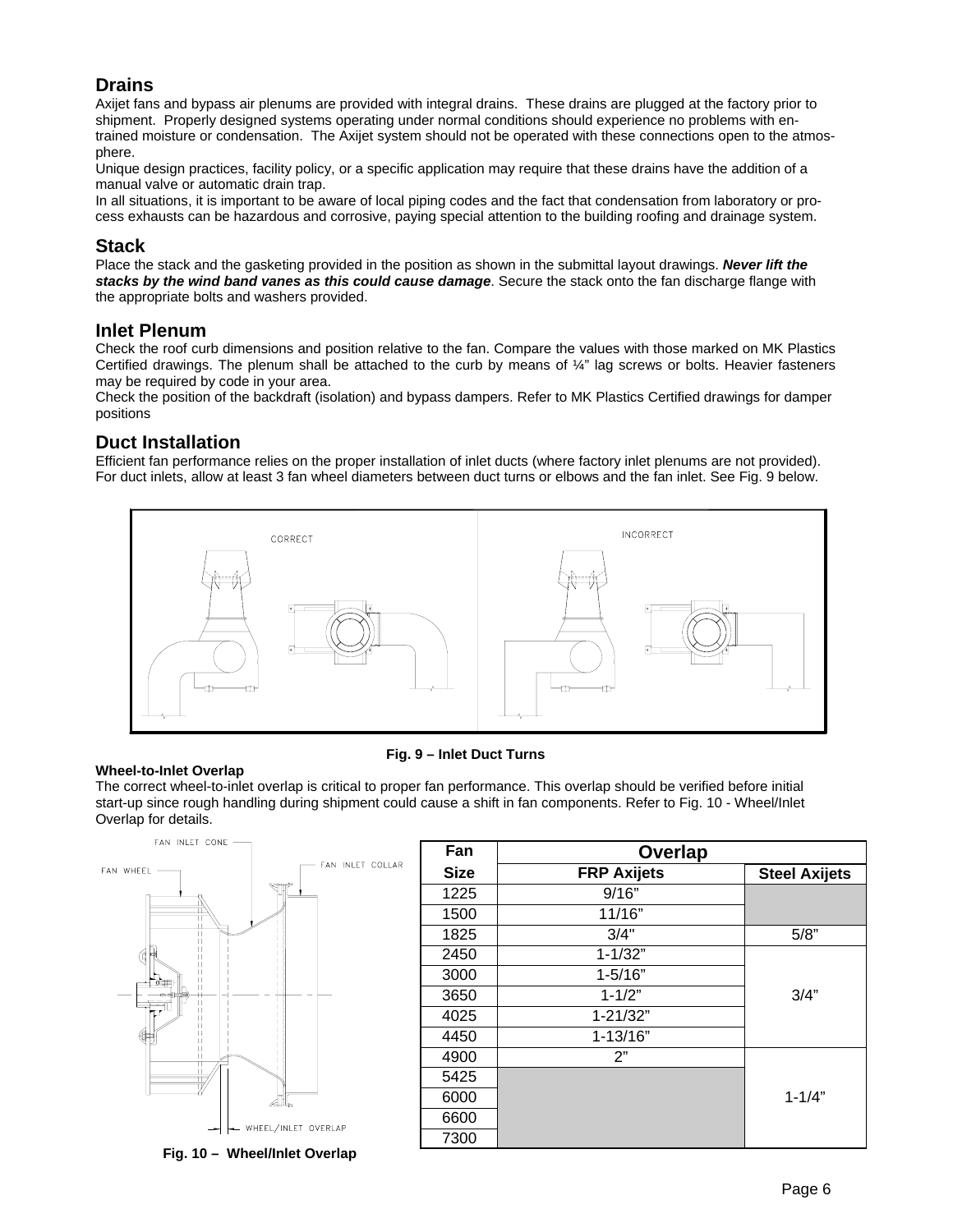### **Belt and Pulley Installation**

Belt tension is determined by the sound the belts make when the fan is first started. Belts will produce a loud squeal, which dissipates after the fan is operating at full capacity. If the belt tension is too tight or too loose, lost efficiency and possible damage can occur. Do not change the pulley pitch diameter to change tension. This will result in a different fan speed than desired.

- 1. Loosen motor plate adjustment nuts on L-bolts and move motor plate in order that the belts can easily slip into the grooves on the pulleys. Never pry, roll, or force the belts over the rim of the pulley.
- 2. Slide the motor plate back until proper tension is reached. For proper tension a deflection of approximately  $\frac{1}{4}$ " per foot of center distance should be obtained by firmly pressing the belt. Refer to Fig. 11.
- 3. Lock the motor plate adjustment nuts in place.
- 4. Ensure pulleys are properly aligned. Refer to Fig. 12



**Fig. 11 – Belt & Pulley Tension** 

#### **Pulley Alignment**

Pulley alignment is adjusted by loosening the motor pulley setscrew and by moving the motor pulley on the motor shaft, or by moving the entire motor along the motor mounting bracket. Fig. 12 illustrates correct and incorrect pulley alignment.



**Fig. 12 – Pulley Alignment**

A recommended method of inspecting the pulley alignment is shown in Fig. 13. With the shorter leg of a carpenter's square or other straight edge lying along the case of the motor, adjust the position of the motor pulley (or the motor) until the longer leg of the square is parallel to the belt.



**Fig. 13 – Pulley Alignment Method**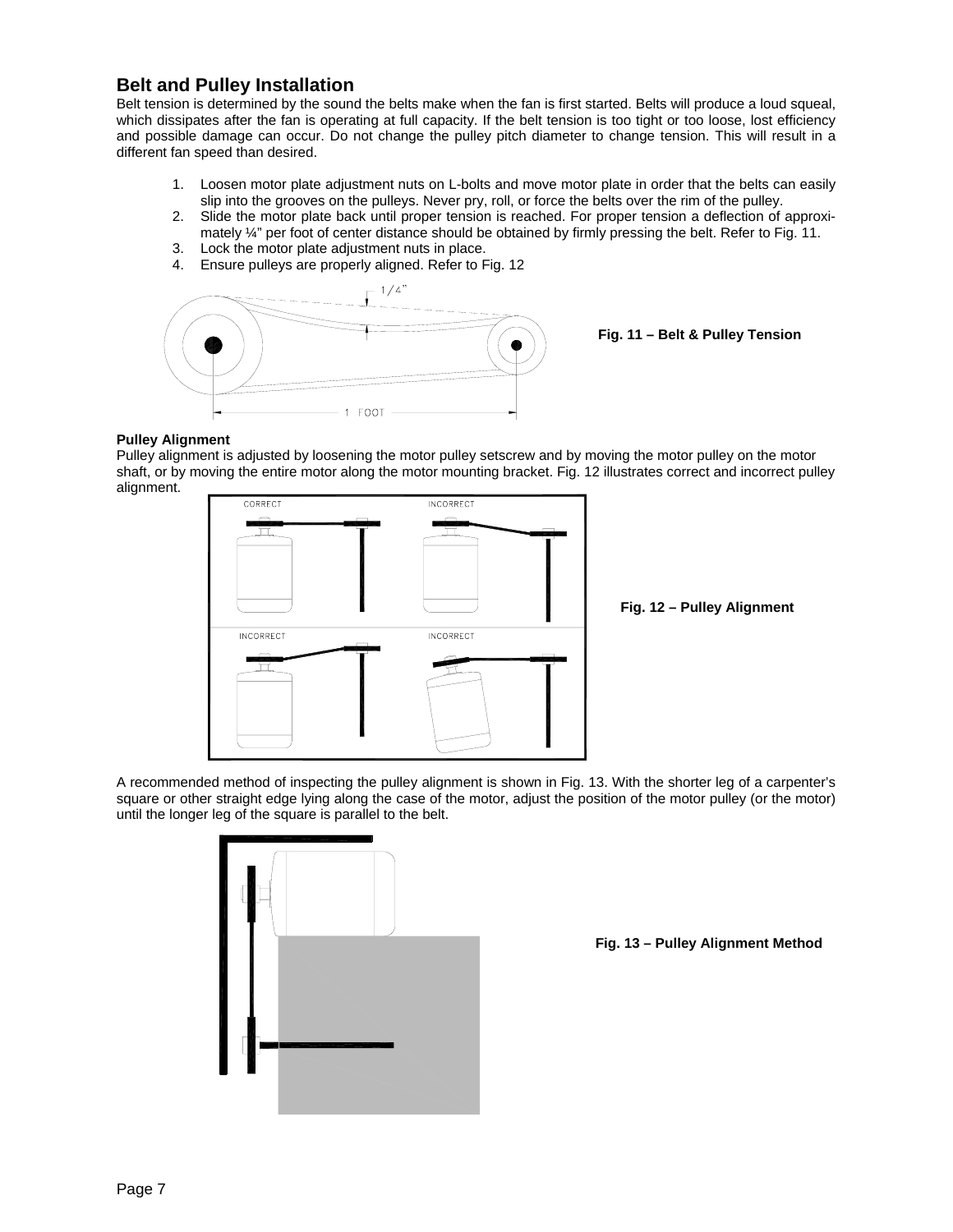#### **Wiring Installation**

All wiring should be in accordance with local ordinances and the National Electrical Code, NFPA 70. Ensure the power supply (voltage, frequency, and current carrying capacity of wires) is in accordance with the motor nameplate.

#### *Shut off all power sources before unit is wired to power source.*

Leave enough slack in the wiring to allow for motor movement when adjusting belt tension. Some fractional motors have to be removed in order to make the connection with the terminal box at the end of the motor. To remove the motor, remove bolts securing motor base to power assembly. Do not remove motor mounting bolts. Axijets will have a hole provided at the base of the bearing pedestal to accommodate wiring.

#### **Personal Safety**

 **Disconnect switches are recommended. Place the disconnect switch near the fan in order that the power can be swiftly cut off in case of an emergency, and in order that maintenance personnel are provided complete control of the power source.**

#### **Single Speed, Single Phase Motor**

When ground is required, attach to ground A or B with No. 6 thread forming screw.

To reverse, interchange T-1 and T-4 leads.



#### **2 Speed, 2 Winding, Single Phase Motor**

When ground is required, attach to ground A or B with No. 6 thread forming screw.

To reverse, interchange T-1 and T-4 leads.



#### **Single Speed, Single Phase, Dual Voltage**

When ground is required, attach to ground A or B with No. 6 thread forming screw.

To reverse, interchange T-5 and J-10 leads.



#### **3 Phase, 9 Lead Motor**

To reverse, interchange any 2 line leads.

| Low Voltage<br>208/230 Volts                            | <b>High Voltage</b><br>460 Volts |  |  |  |
|---------------------------------------------------------|----------------------------------|--|--|--|
| 4 5 6                                                   | 56<br>789                        |  |  |  |
| $\frac{1}{7}$ $\frac{2}{3}$ $\frac{3}{9}$ $\frac{3}{1}$ | $1 - 2 - 3$                      |  |  |  |
| $L_2$ $L_3$                                             |                                  |  |  |  |

#### **2 Speed, 1 Winding, 3 Phase Motor**

To reverse, interchange any 2 line leads. Motors require magnetic control.



#### **2 Speed, 2 Winding, 3 Phase**

To reverse: High speed-interchange leads T11 & T12. Low speed-interchange leads T1 & T2. Both speeds-interchange any 2 line leads.

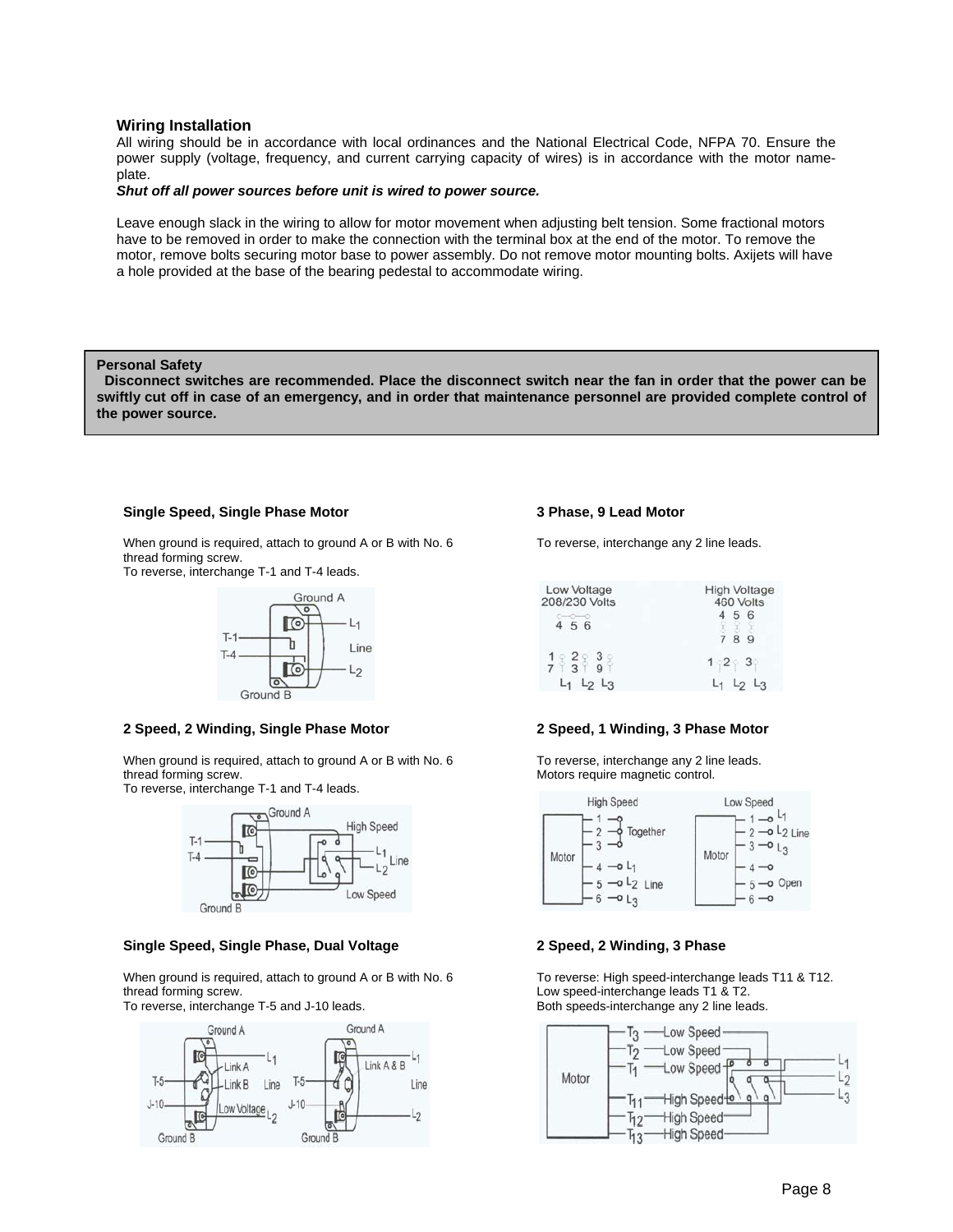#### **Typical Damper Motor Schematic**



For 3 phase, damper motor voltage should be the same between L1 and L2. For single phase application, disregard L3. \*Damper motors may be available in 115, 230 and 460 volt models. The damper motor nameplate voltage should be verified prior to connection. \*\*A transformer may be provided in some installations to correct the damper motor voltage to the specified voltage.

#### **Final Installation Steps**

- 1. Inspect fasteners and setscrews, particularly fan mounting and bearing fasteners, and tighten according to the recommended torque shown in the table Recommended Torque for Setscrews/Bolts.
- 2. Inspect for correct voltage with voltmeter.
- 3. Ensure all accessories are installed

| Setscrews       |                 |                                  |      |                   |                           |  |
|-----------------|-----------------|----------------------------------|------|-------------------|---------------------------|--|
| Size            | Key Hex         | Recommended<br>Torque (Inch-Ibs) |      | Hold Down Bolts   |                           |  |
|                 | Across<br>Flats | Min.                             | Max. | Size              | Wrench<br>Torque Inch-Ibs |  |
| No.<br>10       | 3/32            | 28                               | 33   | $3/8" - 16$       | 240                       |  |
| ,,              | 8"              | 66                               | 80   | "?<br>$-13$       | 600                       |  |
| 6"<br>5         | '32"<br>5,      | 126                              | 156  | ΄8"<br>5<br>$-11$ | 1200                      |  |
| $\sqrt{8}$      | 16              | 228                              | 275  | 3<br>$-10$        | 2100                      |  |
| .6"             | 32"             | 348                              | 384  | $\sqrt{8}$<br>۰q  | 2040                      |  |
| $\sqrt{2}$      |                 | 504                              | 600  | , ,<br>$-8$       | 3000                      |  |
| $\sqrt{8}$<br>5 | 6"<br>5         | 1104                             | 1200 | $8\sqrt{7-7}$     | 4200                      |  |
| ,,              | $\sqrt{8}$      | 1440                             | 1800 |                   | 6000                      |  |

**Recommended Torque for Setscrews/Bolts (IN/LB)**

# **WARNING**

 **This unit has rotating parts. Safety precautions should be exercised at all times during installation, operation, and maintenance.** 

**ALWAYS disconnect power prior to working on fan.**

### **Operation**

#### **Pre-Start Checks**

- 1. Shut off all primary and secondary power sources.
- 2. Ensure fasteners and setscrews, particularly those used for mounting the fan, are tightened.
- 3. Inspect belt tension and pulley alignment.
- 4. Inspect motor wiring.
- 5. Ensure belt touches only the pulleys.
- 6. Ensure fan and ductwork are clean and free of debris.
- 7. Inspect wheel-to-inlet clearance. The correct wheel-to-inlet clearance is critical to proper fan performance.
- 8. Close and secure all access doors.
- 9. Restore power to the fan.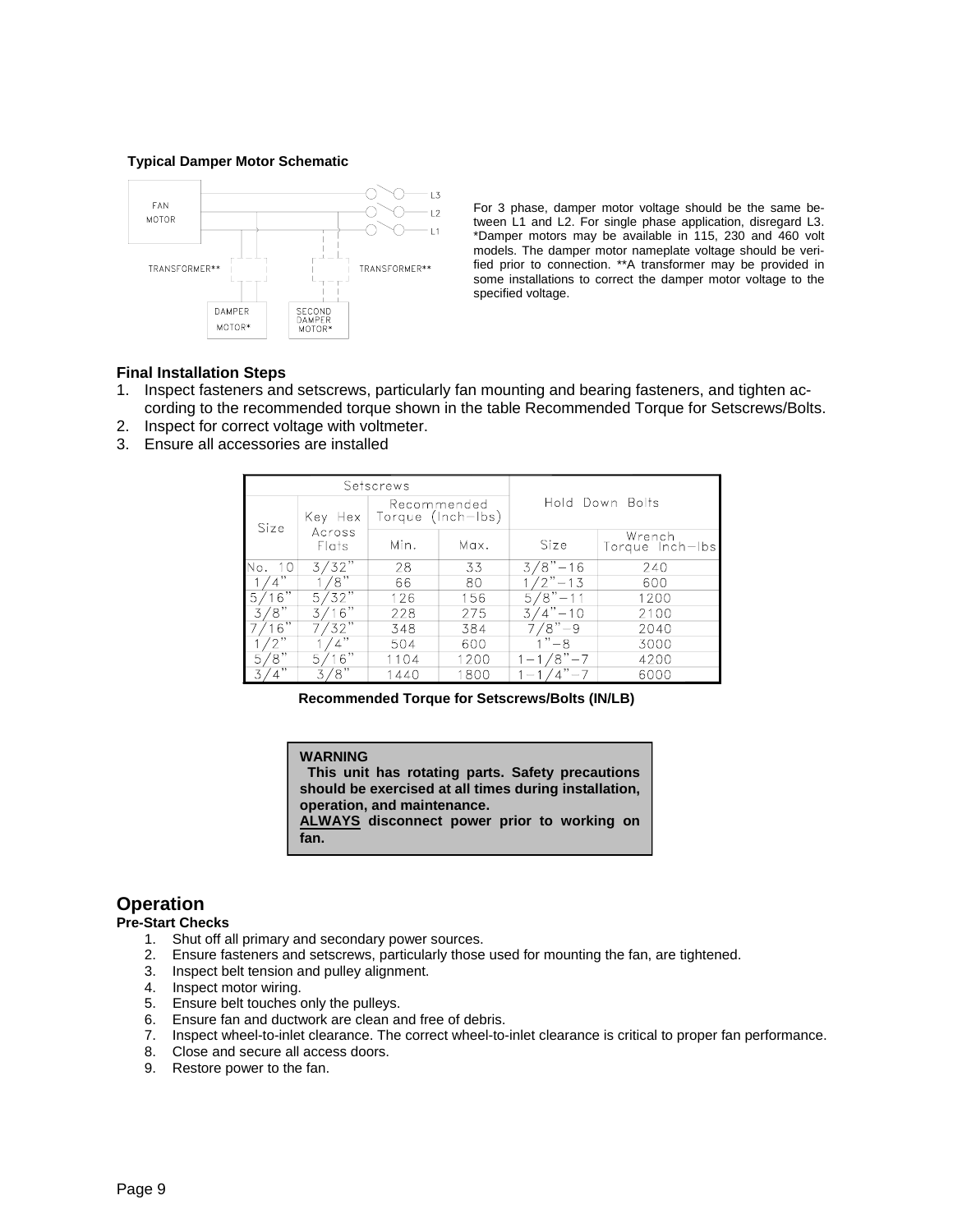# **Start Up**

Turn the fan on. In variable speed units, set the fan to its lowest speed and inspect for the following:

- 1. Direction of rotation.
- 2. Excessive vibration.
- 3. Unusual noise.
- 4. Bearing noise.
- 5. Improper belt alignment or tension (listen for squealing).
- 6. Improper motor amperage or voltage.

### *If a problem is discovered, immediately shut the fan off. Shut off all electrical power and check for the cause of the trouble. See Troubleshooting.*

### **Inspection**

Inspection of the fan should be conducted in the first **30 minutes**, **8 hour** and **24 hour** intervals of satisfactory operation. During the inspections, stop the fan and inspect as per the *Conditions Chart*.

#### **30 Minute Interval**

Inspect bolts, setscrews, and motor mounting bolts. Adjust and tighten as necessary.

 **8 Hour Interval** 

Inspect belt alignment and tension. Adjust and tighten as necessary.

 **24 Hour Interval** 

Inspect belt tension, bolts, setscrews, and motor mounting bolts. Adjust and tighten as necessary.

### **Maintenance**

Establish a schedule for inspecting all parts of the fan. The frequency of inspection depends on the operating conditions and location of the fan.

Inspect fans exhausting corrosive or contaminated air within the first month of operation. Fans exhausting contaminated air (airborne particles) should be inspected every three months or sooner. Regular inspections are also recommended for fans exhausting non-contaminated air.

It is recommended the following inspection be conducted twice per year.

- Inspect bolts and setscrews for tightness. Tighten as necessary. Worn setscrews should be replaced immediately.
- Inspect belt wear and alignment. Replace worn belts with new belts and adjust alignment as needed. See Belt and Pulley Installation on page. 7.
- Inspect springs and rubber isolators for deterioration and replace as needed.
- Inspect for cleanliness. Clean exterior surfaces only. Removing dust and grease on motor housing assures proper motor cooling. Removing dirt from the wheel and housing prevents imbalance and damage.

### **Motor Bearings**

Motor bearings are pre-lubricated and sealed. Under normal conditions they will not require further maintenance for a period of 10 years. However, it is advisable to have your maintenance department remove and disassemble the motor, and lubricate the bearings after 3 years of operation in excessive heat and/or in a contaminated air stream consisting of airborne particles.

### **Motor Service**

Should the motor prove defective within one-year period, contact MK Plastics directly, or your nearest motor service representative.

# **Changing Shaft Speed**

All belt driven fans with motors up to and including 5 hp (184T max.) are equipped with variable pitch driver pulleys. To change the fan speed, perform the following:

- 1. Loosen setscrews on driver (motor) pulley and remove key, if equipped.
- 2. Turn the pulley rim to open or close the groove facing. If the pulley has multiple grooves, all must be adjusted to the same width.
- 3. After adjustment, inspect for proper belt tension and alignment.

#### **Speed Reduction**

Open the pulley in order that the belt rides deeper in the groove (smaller pitch diameter).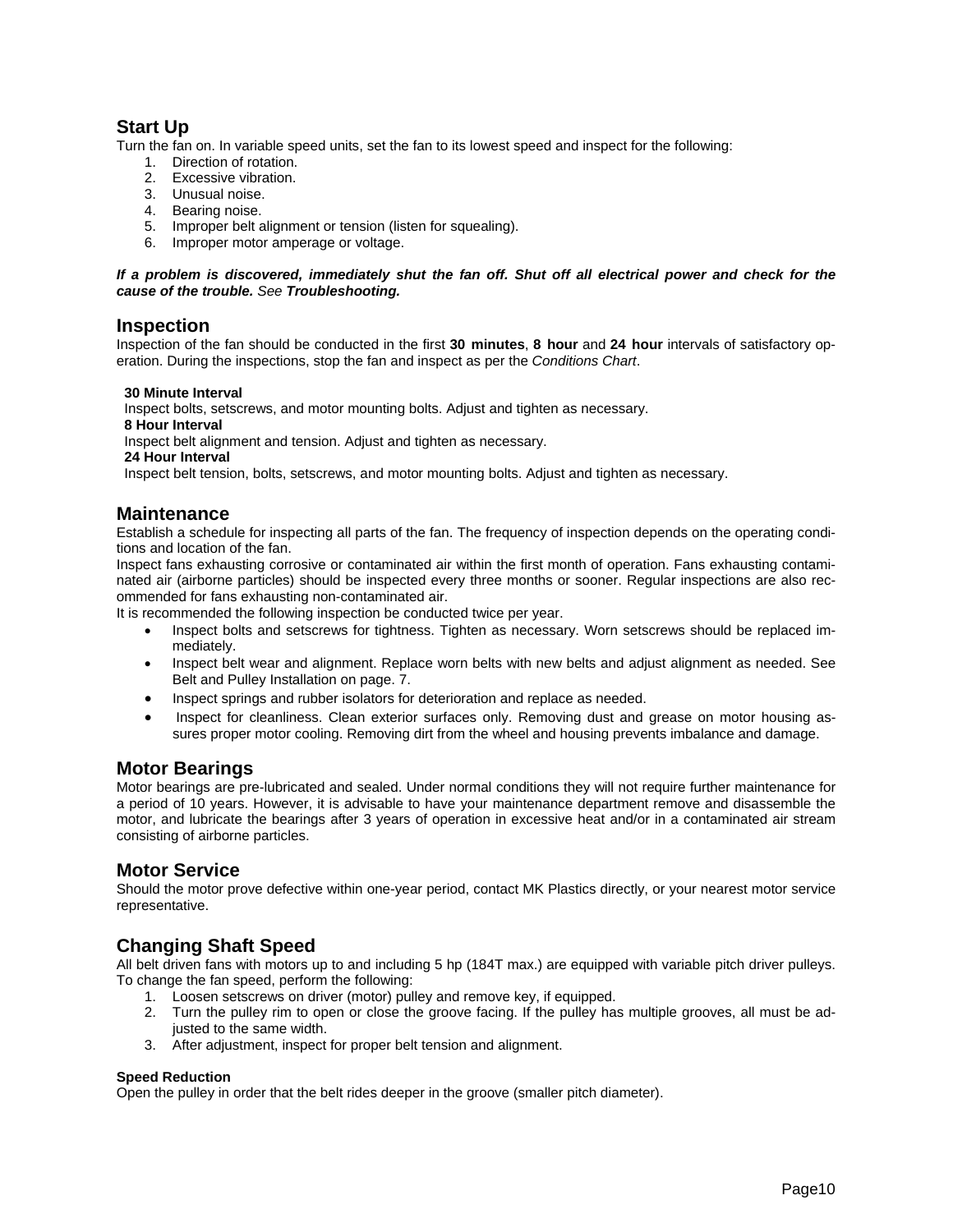#### **Speed Increase**

Close the pulley in order that the belt rides higher in the groove (larger pitch diameter). Ensure that the RPM limits of the fan and the amperage limits of the motor are maintained. These can be read on the motor name plate.

### **Pulley & Belt Replacement**

- 1. Remove pulleys from their respective shafts.
- 2. Clean motor and fan shafts.
- 3. Clean bores of pulleys and coat the bores with heavy oil.
- 4. Remove grease, rust, or burns from pulleys and shafts.
- 5. Remove burrs from the shaft by sanding.
- 6. Place fan pulley on the fan shaft and motor pulley on the motor shaft. Damage to the pulleys can occur when excessive force is used in placing the pulleys on their respective shafts.
- 7. Tighten in place.
- 8. Install belts on pulleys and align as described in the *Belt and Pulley Installation* section.

# **Belt Drive Bearing Lubrication Instructions**

| Relubrication Schedule (Months)** |                                                                              |                                                           |                 |      |                 |      |      |
|-----------------------------------|------------------------------------------------------------------------------|-----------------------------------------------------------|-----------------|------|-----------------|------|------|
| Speed (RPM)                       | 500                                                                          | 750                                                       | 1000            | 1500 | 2000            | 2500 | 3000 |
| <b>Fan Size</b>                   |                                                                              |                                                           |                 |      |                 |      |      |
| Axijet 1225                       | Relubrication is not required. Bearings are factory charged with the correct |                                                           |                 |      |                 |      |      |
| Axijet 1500                       |                                                                              | amount grease and do not require a further grease charge. |                 |      |                 |      |      |
| Axijet 1825                       |                                                                              |                                                           |                 |      |                 |      |      |
| Axijet 2450                       | 6                                                                            | 41/2                                                      | 4               | 4    | $3 \frac{1}{2}$ | 21/2 | 1    |
| Axijet 3000                       | 5                                                                            | 41/2                                                      | 4               | 21/2 | 21/2            | 11/2 |      |
| Axijet 3650                       | 5                                                                            | 41/2                                                      | 4               | 21/2 | 21/2            |      |      |
| Axijet 4025                       | 5                                                                            | 41/2                                                      | 4               | 21/2 | 21/2            |      |      |
| Axijet 4450                       | 41/2                                                                         | 4                                                         | $3 \frac{1}{2}$ | 21/2 |                 |      |      |
| Axijet 4900                       | 41/2                                                                         | 4                                                         | $3 \frac{1}{2}$ | 21/2 |                 |      |      |
| Axijet 5425                       | 41/2                                                                         | 4                                                         | $3 \frac{1}{2}$ | 21/2 |                 |      |      |
| Axijet 6000                       | 41/2                                                                         | 4                                                         | $3 \frac{1}{2}$ |      |                 |      |      |
| Axijet 6600                       | 4                                                                            | 4                                                         | 21/2            |      |                 |      |      |
| Axijet 7300                       | 4                                                                            | 4                                                         | 21/2            |      |                 |      |      |

\*This table is for shaft bearings on belt drive fans, motor bearing lubrication should be per motor manufacturers instructions.

\*\*Suggested initial greasing interval - remove bearing cap and observe condition of used grease after lubricating. Adjust lubrication frequency as needed. Hours of operation, temperature, and surrounding conditions will affect the relubrication frequency required. *'If bearings need to be re-packed, remove old grease, pack bearing full and fill housing reservoirs on both sides of bearing to bottom of shaft*.'

1. Lubricate with a multipurpose roller bearing NLGI No. 2 having rust inhibitors and antioxidant additives, and a minimum oil viscosity of 500 SSU at 100ºF. Some greases having these properties are: Shell - Alvania No. 2 Mobil - Mobilith AW2/Mobilith SHC100 Texaco - Premium RB2 American - Rykon Premium 2

2. Lubricate bearings prior to extended shutdown or storage and rotate shaft monthly to aid corrosion protection.

#### **Static Oil Lubrication**

1. Use only highest quality mineral oil with a minimum viscosity of 100 SSU at the oil's operating temperature. The oil's operating temperature is approximately 10º greater than the bearing's housing. SAE values having this viscosity at the following operating temperature are:

150º - SAE 20 160º - SAE 30 180º - SAE 40

2. Static oil level should be at the center of the lower-most roller (Do not overfill.)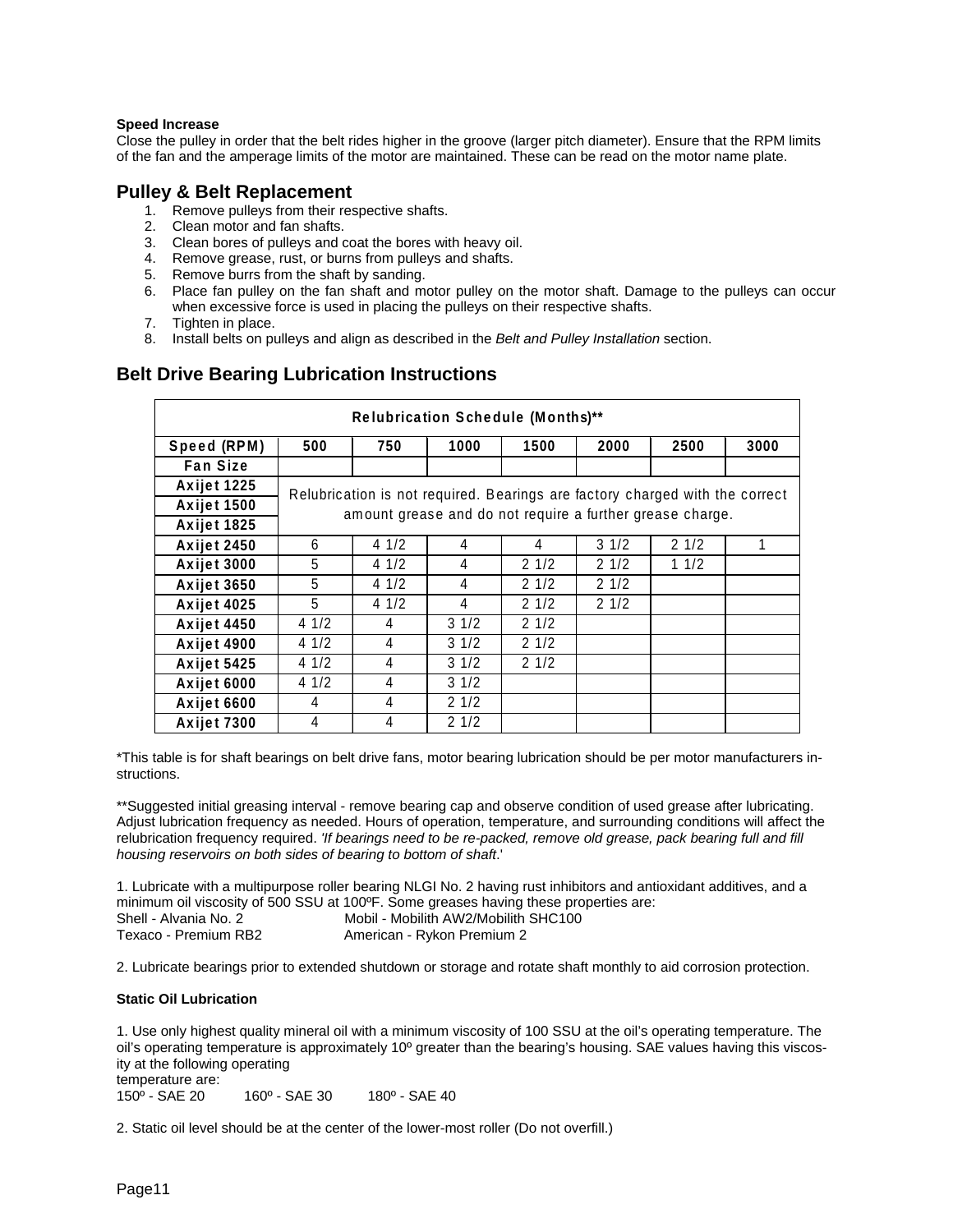# **Bearing Replacement**

The fan bearings are pillow block ball bearings (Axijet 1225 & 1500 models have flange bearing assemblies). An emery cloth or file may be needed to remove imperfections in the shaft left by the setscrews.

*NOTE: In applications where contact with the contaminated exhaust surface poses a health hazard, the bearings can be removed with the wheel and inlet cone staying in place. In this case, the shaft must be held in place with suitable straps or bracings firmly secured around the bearing support frame. The shaft must be supported to restrict any lateral movement of both shaft and impeller. In this case, review but skip steps 2, 4, 6, & 14 .*

- 1. Mark the position of the shaft of both bearing races, setscrews, and the wheel and pulley.
- 2. Mark the location and orientation of the inlet cone. Note the clearance between the wheel and the inlet cone.
- 3. Remove the fan pulley.
- 4. Remove the inlet cone. Remove the wheel from the shaft a 2-jaw puller may be needed.
- 5. Remove bearing hold-down bolts.
- 6. Remove shaft and bearings as one unit.
- 7. Remove anti-corrosion coating from the shaft with a suitable degreaser.
- 8. Remove the bearing from the shaft using a bearing puller. If a bearing puller is not available, tap on the bearing with a wood block and hammer to remove it.
- 9. Smooth and clean the shaft and bearing bore thoroughly.
- 10. Place the bearings into position making sure they are not on a worn section of the shaft. Tapping the inner ring face with a soft driver may be required. *Do not hammer on the housing*.
- 11. The outer ring of the bearing is spherical and swivels in the housing to compensate for misalignment. Secure hold down bolts, but *do not fully tighten*.
- 12. Align the setscrews on the bearings and tighten one setscrew on each bearing.
- 13. Rotate the shaft to allow the bearing outer rings to find their center of free movement.
- 14. Install the wheel on the shaft. Install the inlet cone in its original location. And adjust bearing position and inlet cone to center the wheel in the inlet cone.
- 15. Tighten the hold-down bolts to proper torque.
- 16. Turn the shaft by hand. Resistance should be the same as it was before the hold-down bolts were fully tightened.
- 17. Tighten the bearing setscrews. Refer to torque chart on Page 9.
- 18. Re-install the pulley and adjust the belt tension.
- 19. Test run and retighten all setscrews and hold-down bolts; trim balance as necessary (.0785 in/sec max.)

After 24 hours of operation, retighten the setscrews to the appropriate torque. Make sure the socket key or driver is in good condition with no rounded corners. The key should be fully engaged in the setscrew and held squarely to prevent rounding out of the setscrew socket when applying maximum torque.

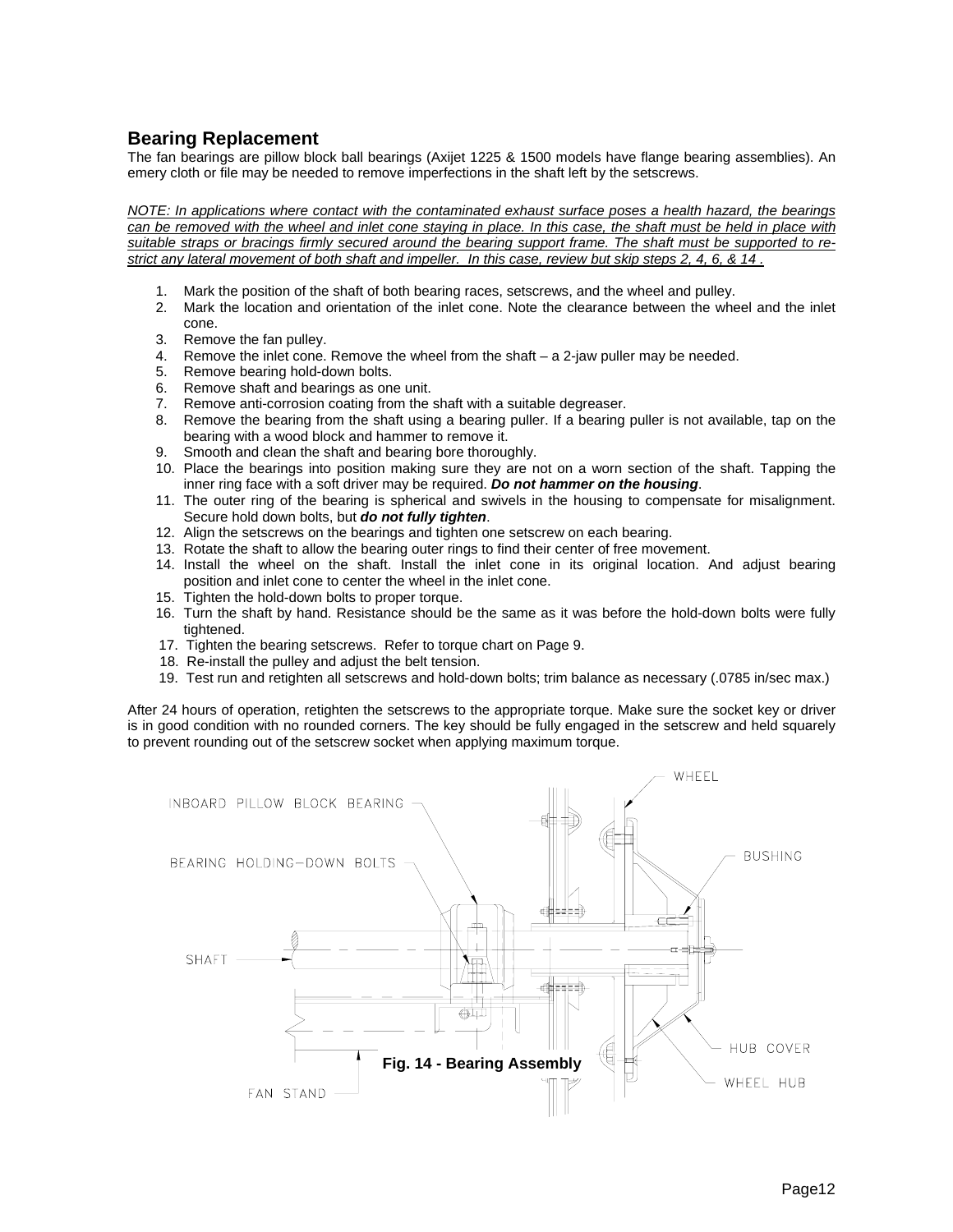#### **Flange Bearing Replacement**

(Axijet-F 1225 & 1500 only) Please refer to Fig. 15 for the following procedures. The fan bearings are housed inside the flange bearing assembly, which includes the shaft. It is easier and quicker to replace the entire assembly, rather than the bearings themselves.

- 1. Remove the fan drive belt and pulley.
- 2. Remove by unscrewing the front protective cap, and then the nut, washers and threaded stud. Removal of the inlet collar on the front of the fan will give you better access.
- 3. Remove the wheel from the shaft a 2-jaw puller may be needed.
- 4. Remove the assembly hardware that holds the entire assembly to the stand plate. The flange bearing assembly can now be removed, complete with the shaft.
- 5. Before replacing the assembly, make sure the shaft and keys are clean and smooth.



**Fig. 15 – Flange Bearing Assembly** 

- 6. Re-attach the flange bearing assembly to the stand plate, but make sure the PVC spacer is in good condition. Replace if necessary.
- 7. Inspect and clean the bore of the wheel. Gently slide the wheel onto the shaft after inserting the pulley key, and re-install the threaded stud, nut and washers to the shaft, and tighten. Make sure the wheel hub is sitting well against the snap ring on the shaft. Re-install the cap and tighten well.
- 8. Re-attach all the pulleys and adjust the belt tension.
- 9. Test run and retighten all screws and bolts if necessary.

# **Troubleshooting**

| <b>Problem and Potential Cause</b>                                                                                                 |
|------------------------------------------------------------------------------------------------------------------------------------|
| <b>Low Capacity or Pressure</b>                                                                                                    |
| Incorrect direction of rotation. Make sure the fan rotates in same direction as the arrows on the motor or drive<br>belt assembly. |
| Poor fan inlet conditions. There should be a straight clear duct at the inlet.                                                     |
| Improper wheel alignment.                                                                                                          |
| <b>Excessive Vibration and Noise</b>                                                                                               |
| Damaged or unbalanced wheel.                                                                                                       |
| Belts too loose; worn or oily belts.                                                                                               |
| Speed too high.                                                                                                                    |
| Incorrect direction of rotation. Make sure the fan rotates in same direction as the arrows on the motor or drive<br>belt assembly. |
| Bearings need lubrication or replacement.                                                                                          |
| Fan surge or incorrect inlet condition.                                                                                            |
| <b>Overheated Motor</b>                                                                                                            |
| Motor improperly wired.                                                                                                            |
| Incorrect direction of rotation. Make sure the fan rotates in same direction as the arrows on the motor or drive<br>belt assembly. |
| Cooling air diverted or blocked.                                                                                                   |
| Improper inlet clearance.                                                                                                          |
| Incorrect fan RPM.                                                                                                                 |
| Incorrect voltage.                                                                                                                 |
| <b>Overheated Bearings</b>                                                                                                         |
| Improper bearing lubrication.                                                                                                      |
| Excessive belt tension.                                                                                                            |